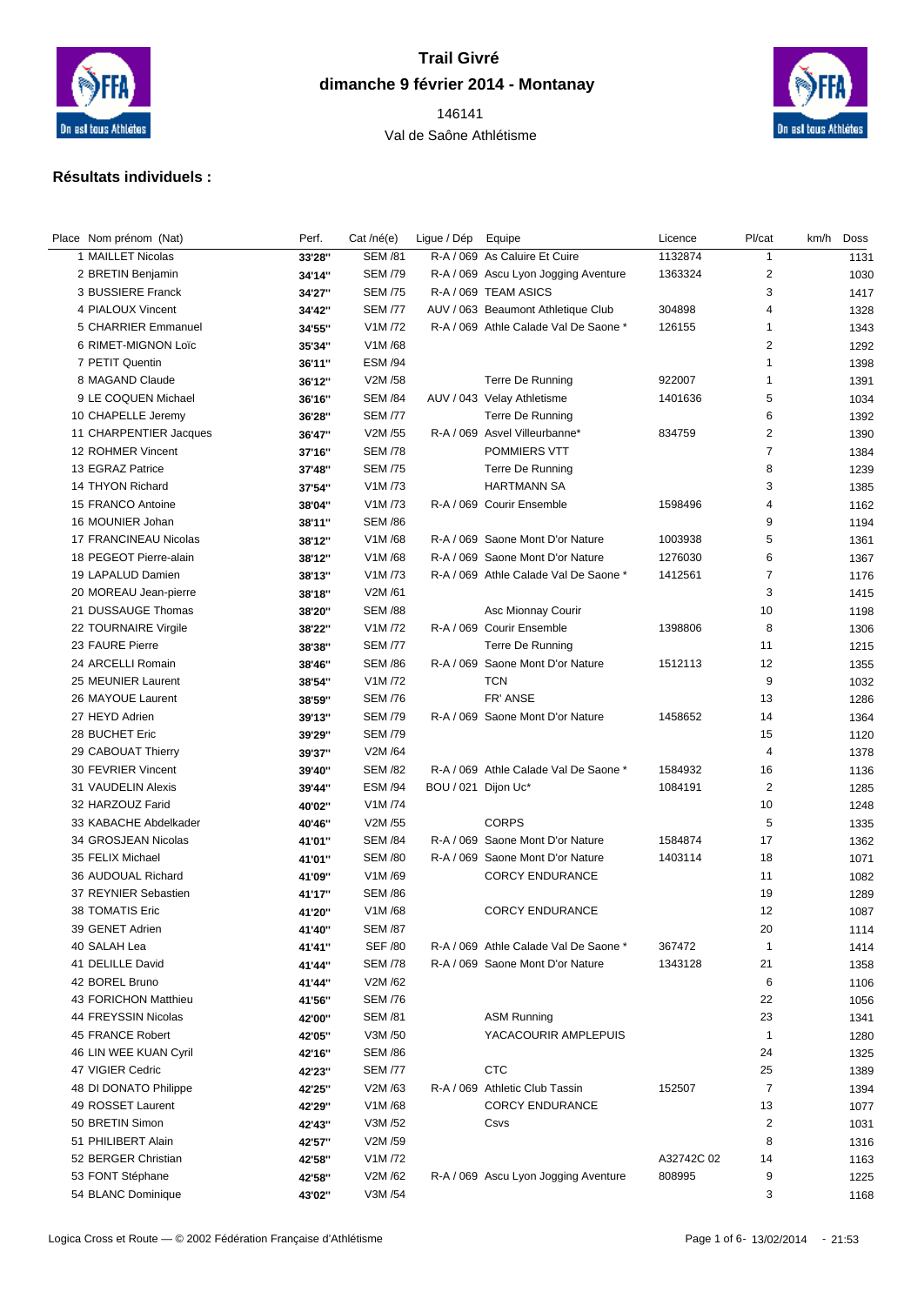| 55 PEGEOT Ferdinand        | 43'11"  | CAM /97              | R-A / 069 Saone Mont D'or Nature       | 1585077    | 1              | 1366 |
|----------------------------|---------|----------------------|----------------------------------------|------------|----------------|------|
| 56 GIRAUD Evan             | 43'14"  | <b>ESM /94</b>       |                                        |            | 3              | 1000 |
| 57 POMMEPUY Marc           | 43'15"  | <b>SEM /87</b>       |                                        |            | 26             | 1396 |
| 58 VIGNON Francois-regis   | 43'24"  | V1M/69               | R-A / 042 Club Athletique Du Roannais* | 1292443    | 15             | 1406 |
| 59 GALLOT Anne-laure       | 43'30"  | <b>SEF /88</b>       | R-A / 042 Coquelicot 42                | 1038195    | $\overline{2}$ | 1397 |
|                            |         |                      |                                        |            |                |      |
| 60 DERIEUX Emmanuel        | 43'38"  | <b>SEM /78</b>       |                                        |            | 27             | 1246 |
| 61 PETIT Raphael           | 43'45"  | <b>SEM /75</b>       |                                        |            | 28             | 1351 |
| 62 MONTMAYEUR-BROUAT       | 43'50"  | <b>SEF /76</b>       | R-A / 069 Ascu Lyon Jogging Aventure   | 1598136    | 3              | 1227 |
| 63 BROUAT Samuel           | 44'14"  | <b>SEM /76</b>       |                                        |            | 29             | 1025 |
| 64 DURAND Jean-luc         | 44'14"  | V1M/66               | R-A / 069 Saone Mont D'or Nature       | 1425862    | 16             | 1360 |
| 65 GIRAUD Sophie           | 44'29"  | <b>SEF /89</b>       | R-A / 069 Athle Calade Val De Saone *  | 285256     | 4              | 1001 |
| 66 MONTEL Maxime           | 44'37"  | <b>SEM /86</b>       | POMPIERS GENAY                         |            | 30             | 1135 |
| 67 GRUFFAZ Jean-marc       | 44'37"  | V3M /54              | R-A / 069 Ascu Lyon Jogging Aventure   | 655376     | 4              | 1234 |
| 68 PICHOUD Léa             | 44'44"  | <b>JUF /95</b>       | R-A / 069 Athletic Club Tassin         | 1572855    | -1             | 1156 |
| 69 BOLE DU CHOMONT Florian | 44'50'' | <b>SEM /85</b>       |                                        |            | 31             | 1054 |
| 70 WIDMER Sebastien        |         | <b>SEM /75</b>       | <b>RUNISTA TRAIL</b>                   |            | 32             |      |
|                            | 44'58"  |                      |                                        |            |                | 1344 |
| 71 QUINTON Fabrice         | 45'17"  | V1M/71               |                                        |            | 17             | 1146 |
| 72 BERTHET Denis           | 45'17"  | V1M/72               |                                        |            | 18             | 1327 |
| 73 COLANERO Luigi          | 45'18"  | V1M/65               | R-A / 069 Saone Mont D'or Nature       | 1269608    | 19             | 1376 |
| 74 DESBROSSES Frederic     | 45'19"  | V1M/71               | R-A / 069 Saone Mont D'or Nature       | 1275517    | 20             | 1310 |
| 75 LOPEZ Gaetan            | 45'30"  | <b>SEM /89</b>       |                                        |            | 33             | 1240 |
| 76 MURAT Virginie          | 45'32"  | <b>SEF /76</b>       | R-A / 042 Club Athletique Du Roannais* |            | 5              | 1405 |
| 77 FOULACHIER Regis        | 45'59"  | V1M/69               |                                        |            | 21             | 1387 |
| 78 BLANDIN Jean-pierre     | 46'03'' | V3M /53              |                                        |            | 5              | 1183 |
| 79 GUERIPEL Arnaud         | 46'07"  | <b>SEM /79</b>       | <b>CORCY ENDURANCE</b>                 |            | 34             |      |
|                            |         |                      |                                        |            |                | 1085 |
| 80 LECA Raphael            | 46'08"  | V1M/69               |                                        |            | 22             | 1381 |
| 81 LECA Perrine            | 46'09"  | <b>SEF /76</b>       | R-A / 042 Club Athletique Du Roannais* | 1188340    | 6              | 1380 |
| 82 MOREAU Etienne          | 46'13"  | <b>SEM /91</b>       |                                        |            | 35             | 1051 |
| 83 TATAU GELO Dominique    | 46'24"  | V2M /60              | <b>CORPS</b>                           |            | 10             | 1337 |
| 84 LAHALLE Marc            | 46'35"  | V2M /59              | As Cera                                |            | 11             | 1251 |
| 85 DUMAS Patrick           | 46'42"  | V2M /59              |                                        |            | 12             | 1372 |
| 86 POULENARD Pascal        | 47'06"  | V1M/67               | <b>AJT Reyrieux</b>                    |            | 23             | 1298 |
| 87 BOUDJEMILA Moussa       | 47'09'' | V1M/71               | <b>CORPS</b>                           |            | 24             | 1336 |
| 88 THIBAUD Patricia        | 47'11"  | V2F /64              | R-A / 069 As Caluire Et Cuire          | 588250     | $\mathbf{1}$   | 1305 |
| 89 VEYRAT Richard          |         | V1M/65               |                                        |            | 25             | 1395 |
|                            | 47'23"  |                      | <b>CORPS</b>                           |            |                |      |
| 90 FRANCOIS Philippe       | 47'28"  | V1M/66               |                                        |            | 26             | 1333 |
| 91 MINGUY Jean-luc         | 47'36"  | V2M /64              | R-A / 069 Ascu Lyon Jogging Aventure   | 181684     | 13             | 1224 |
| 92 TOMATIS Aurelien        | 47'41"  | CAM /97              | <b>CORCY ENDURANCE</b>                 |            | 2              | 1088 |
| 93 KRIMM Isabelle          | 47'44"  | <b>SEF /75</b>       | UNIVERSITE LYON 1                      |            | $\overline{7}$ | 1373 |
| 94 ROUSSIOT Jérôme         | 47'46"  | <b>SEM /86</b>       |                                        |            | 36             | 1148 |
| 95 DESCOURS Francois       | 47'46"  | V2M /64              |                                        |            | 14             | 1110 |
| 96 ERARD David             | 48'05"  | V1M/65               | <b>CORCY ENDURANCE</b>                 |            | 27             | 1090 |
| 97 MORAWA Jean             | 48'06"  | V1M/65               |                                        | T236515    | 28             | 1015 |
| 98 PICQ David              | 48'08'' | <b>SEM /76</b>       |                                        |            | 37             | 1069 |
| 99 CHABOT Florent          | 48'12"  | V1M/71               | R-A / 001 Sans Bornes Saint Didier Sur | 1632608    | 29             | 1349 |
| 100 DEMOURGUES Pierre-marc |         |                      |                                        |            |                |      |
|                            | 48'13"  | V2M /61              |                                        |            | 15             | 1243 |
| 101 FRADET Clement         | 48'23"  | <b>SEM /90</b>       |                                        |            | 38             | 1117 |
| 102 TOURNADRE Marie-claude | 48'25"  | V1F/66               | <b>CORPS</b>                           |            | -1             | 1332 |
| 103 FABJANCZYK Alain       | 48'37"  | V1M/66               | R-A / 001 Sans Bornes Saint Didier Sur | 1162191    | 30             | 1386 |
| 104 LHOMME-PERROT Vincent  | 48'37"  | <b>SEM /79</b>       | R-A / 069 Athle Calade Val De Saone *  | 1489279    | 39             | 1139 |
| 105 MOLEUX Mei-chu         | 48'40"  | <b>SEF /75</b>       |                                        |            | 8              | 1371 |
| 106 VAILLANT Veronique     | 48'41"  | V <sub>1</sub> F /69 | R-A / 001 Sans Bornes Saint Didier Sur | 1152354    | 2              | 1188 |
| 107 PUPIER Stéphanie       | 48'51'' | <b>SEF /78</b>       |                                        | A13971C 02 | 9              | 1166 |
| 108 BASSORA Fanny          | 48'55'' | <b>SEF /81</b>       |                                        |            | 10             | 1283 |
| 109 ROCHET Philippe        |         | V1M/67               |                                        |            | 31             |      |
|                            | 48'57'' |                      |                                        |            |                | 1342 |
| 110 RIBEIRO Jose           | 49'01"  | V2M /62              | YACACOURIR AMPLEPUIS                   |            | 16             | 1281 |
| 111 ZIMMERMANN Yannick     | 49'10'' | <b>SEM /83</b>       |                                        |            | 40             | 1042 |
| 112 DUFAUD Ghislaine       | 49'10'' | <b>SEF /79</b>       |                                        | 001_713153 | 11             | 1186 |
| 113 ROBERTO Pascal         | 49'17"  | V2M /58              | LES DAHUS DU RHONE                     |            | 17             | 1033 |
| 114 BOINOT Robin           | 49'35"  | <b>SEM /91</b>       | POMPIERS GENAY                         |            | 41             | 1408 |
| 115 FLET Olivier           | 49'39"  | <b>SEM /83</b>       | BOU / 071 Ea Macon                     | 1559736    | 42             | 1074 |
| 116 GAY Germain            | 49'50'' | <b>SEM /84</b>       |                                        |            | 43             | 1050 |
| 117 MOREAU Jean            | 49'55"  | V1M /72              | R-A / 069 Co Saint-fons                | 581945     | 32             | 1208 |
| 118 SANSANO Raymond        |         | V2M /59              |                                        |            | 18             |      |
|                            | 49'56"  |                      |                                        |            |                | 1022 |
| 119 DAYET Jacqueline       | 49'58"  | V2F /58              | <b>AJT Reyrieux</b>                    | T184593    | 2              | 1295 |
| 120 MENTELE Mayalen        | 50'09"  | <b>SEF /80</b>       |                                        |            | 12             | 1118 |
|                            |         |                      |                                        |            |                |      |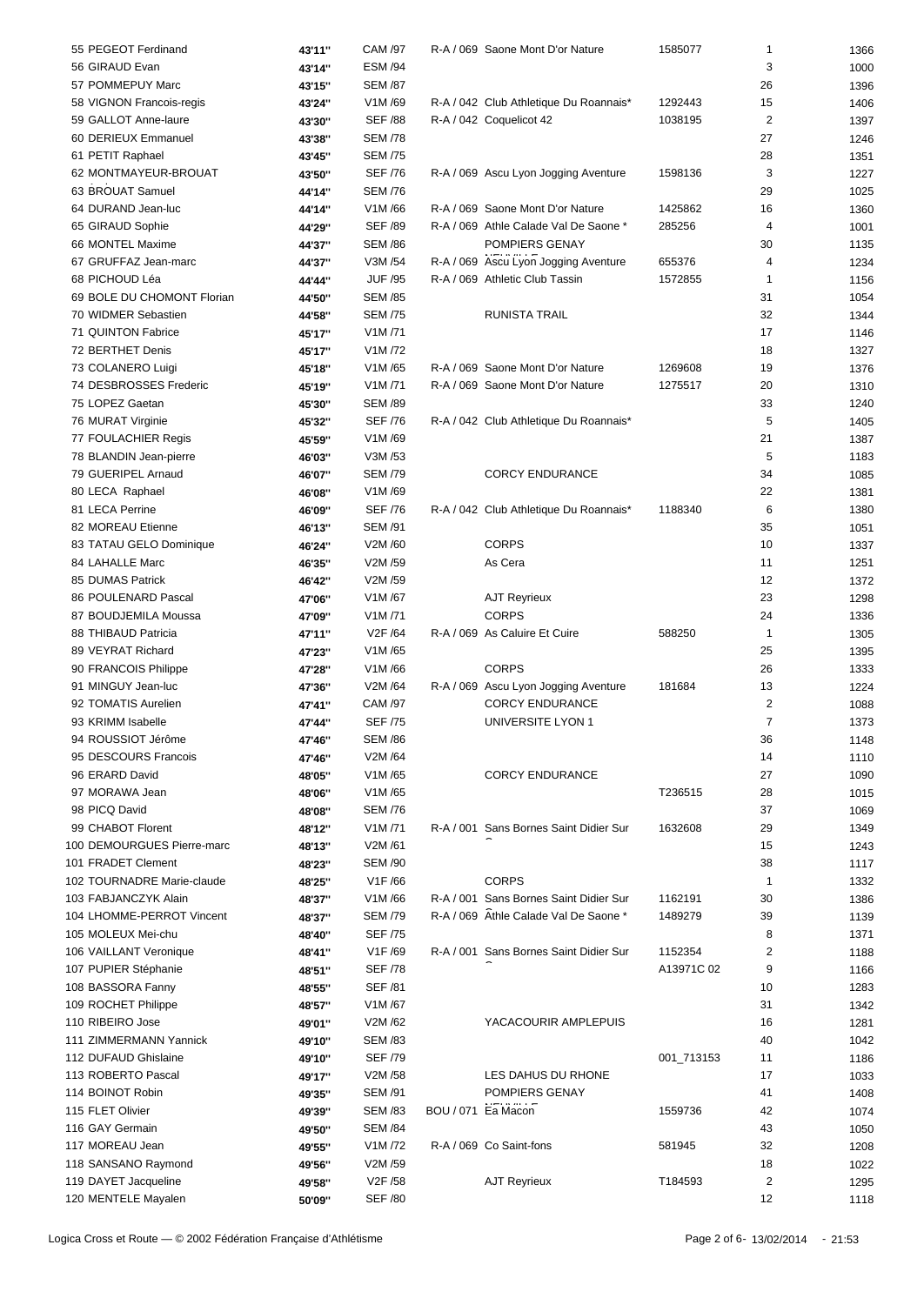| 121 MICOUD Michel          | 50'11" | V3M /54              |                | R-A / 069 Courir Ensemble              | 1151963 | 6              | 1365 |
|----------------------------|--------|----------------------|----------------|----------------------------------------|---------|----------------|------|
| 122 MONNIER Thomas         | 50'27" | V1M /74              |                |                                        |         | 33             | 1138 |
| 123 DESLANDES Eric         | 50'33" | V1M/65               |                | ASM VTT MONTANAY                       |         | 34             | 1076 |
| 124 GAUTHIER Mathilde      |        | <b>ESF /93</b>       |                | FREDO 'M                               |         | $\mathbf{1}$   | 1399 |
|                            | 50'34" |                      |                |                                        |         |                |      |
| 125 MACCORMACK Mark (NzI)  | 50'35" | V1M/69               |                |                                        |         | 35             | 1407 |
| 126 MAHE Laurent           | 50'40" | V1M/69               |                |                                        |         | 36             | 1178 |
| 127 ROUX David             | 50'58" | <b>SEM /77</b>       |                |                                        |         | 44             | 1149 |
| 128 MILLERON Renan         | 50'59" | <b>SEM /86</b>       |                |                                        |         | 45             | 1060 |
| 129 MERCIER Nicolas        | 51'06" | V2M /64              |                | Asc Mionnay Courir                     |         | 19             | 1345 |
| 130 MARTIN Liliane         | 51'07" | V1F /65              |                | <b>CORCY ENDURANCE</b>                 |         | 3              | 1089 |
| 131 TEPPE Viviane          | 51'10" | V2F /62              |                |                                        |         | 3              | 1350 |
| 132 DELOR Emmanuel         | 51'12" | <b>SEM /84</b>       |                |                                        |         | 46             | 1209 |
| 133 COQUARD Cecile         | 51'17" | V1F/66               |                | YACACOURIR AMPLEPUIS                   |         | 4              | 1282 |
| 134 ODET Emmanuelle        |        | <b>SEF /83</b>       |                | FREDO 'M                               |         | 13             | 1151 |
|                            | 51'18" |                      |                |                                        |         |                |      |
| 135 BRAHMI Olivier         | 51'20" | V1M/71               |                |                                        |         | 37             | 1354 |
| 136 DIGONNAUX Benoit       | 51'25" | <b>SEM /84</b>       |                |                                        |         | 47             | 1203 |
| 137 HAESSLEIN Jean-luc     | 51'26" | V2M /57              |                | <b>CORCY ENDURANCE</b>                 |         | 20             | 1093 |
| 138 BETKAOUI Fadila        | 51'26" | <b>SEF /81</b>       |                | <b>CORCY ENDURANCE</b>                 |         | 14             | 1084 |
| 139 BERTI Ludovic          | 51'26" | <b>SEM /78</b>       |                |                                        |         | 48             | 1346 |
| 140 VIRISSEL Christophe    | 51'33" | V1M /72              |                | R-A / 069 Saone Mont D'or Nature       | 1403097 | 38             | 1375 |
| 141 VESANCON Thomas        | 51'39" | <b>SEM /80</b>       |                | R-A / 069 Ascu Lyon Jogging Aventure   | 1633556 | 49             | 1230 |
| 142 BERGER Olivier         | 51'50" | <b>SEM /76</b>       |                |                                        |         | 50             | 1026 |
| 143 BENITIERE Florian      | 51'56" | <b>SEM /91</b>       |                |                                        |         | 51             | 1107 |
| 144 BRELIVET Antoine       | 52'00" | <b>SEM /76</b>       |                |                                        |         | 52             | 1059 |
|                            |        |                      |                |                                        |         | $\overline{7}$ |      |
| 145 CHARTRON Joel          | 52'02" | V3M /54              |                |                                        |         |                | 1018 |
| 146 MOIRAUD Denis          | 52'11" | V1M/68               |                |                                        |         | 39             | 1171 |
| 147 PEGUET Laurence        | 52'15" | V1F /72              |                | R-A / 069 Courir Ensemble              | 1591969 | 5              | 1235 |
| 148 PHILIBERT Marine       | 52'25" | <b>SEF /87</b>       |                |                                        |         | 15             | 1302 |
| 149 BURGESS Clare          | 52'40" | V2F /62              | R-A / 069 Smon |                                        | 1140880 | 4              | 1207 |
| 150 GOUHIER Marc           | 52'47" | <b>SEM /77</b>       |                | <b>CORCY ENDURANCE</b>                 |         | 53             | 1101 |
| 151 BULAND Romain          | 52'48" | <b>SEM /80</b>       |                |                                        |         | 54             | 1143 |
| 152 LIETSCH Georges        | 53'03" | V1M/67               |                |                                        |         | 40             | 1382 |
| 153 FAURE Philippe         | 53'08" | V2M /59              |                |                                        |         | 21             | 1348 |
| 154 BUATHIER Didier        | 53'08" | V2M /62              |                | <b>CORCY ENDURANCE</b>                 |         | 22             | 1094 |
|                            |        |                      |                |                                        |         |                |      |
| 155 COTTET Lionel          | 53'15" | V1M/69               |                |                                        |         | 41             | 1379 |
| 156 MAZARS Berangere       | 53'24" | V1F /73              |                |                                        |         | 6              | 1108 |
| 157 BOY Ludovic            | 53'24" | <b>SEM /81</b>       |                | R-A / 069 Saone Mont D'or Nature       | 1630648 | 55             | 1109 |
| 158 CHAREYRE Philippe      | 53'39" | V2M /62              |                |                                        |         | 23             | 1047 |
| 159 GUIGUE Philippine      | 53'51" | V1F /73              |                |                                        |         | $\overline{7}$ | 1009 |
| 160 MICHON Catherine       | 53'59" | V1F /74              |                |                                        |         | 8              | 1167 |
| 161 DE RUEDA Emilien       | 53'59" | <b>SEM /80</b>       |                |                                        |         | 56             | 1388 |
| 162 CHAMP Loreline         | 53'59" | <b>SEF /84</b>       |                | R-A / 069 Saone Mont D'or Nature       | 1504069 | 16             | 1377 |
| 163 SPINELLI Anne          | 54'00" | <b>SEF /82</b>       |                | R-A / 069 Ascu Lyon Jogging Aventure   | 1633558 | 17             | 1065 |
| 164 MICHARD Sylvie         | 54'08" | V1F/66               |                | R-A / 042 Club Athletique Du Roannais* | 1298747 | 9              | 1181 |
| 165 GILLE Aymeric          | 54'27" | <b>SEM /91</b>       |                | POMPIERS GENAY                         |         | 57             | 1409 |
|                            |        |                      |                |                                        |         |                |      |
| 166 ORSAT Philippe         | 54'51" | V1M/67               |                |                                        |         | 42             | 1410 |
| 167 GRIMAUD Dominique      | 54'53" | V2M /59              |                |                                        |         | 24             | 1242 |
| 168 GENOUD RIVET Stephanie | 54'54" | V1F /72              |                |                                        |         | 10             | 1063 |
| 169 PELLET Stéphane        | 55'11" | <b>SEM /75</b>       |                |                                        |         | 58             | 1004 |
| 170 MAGAND Francois        | 55'20" | V1M /65              |                |                                        |         | 43             | 1185 |
| 171 RUAUDEL Clemence       | 55'21" | <b>SEF /85</b>       |                | R-A / 069 Athle Calade Val De Saone *  | 1482136 | 18             | 1130 |
| 172 ZIANE-CHERIF Soraya    | 55'24" | <b>SEF /79</b>       |                | R-A / 069 Ascu Lyon Jogging Aventure   | 1527319 | 19             | 1231 |
| 173 MORVAN Brigitte        | 55'28" | V1F /65              |                | <b>AJT Reyrieux</b>                    |         | 11             | 1294 |
| 174 JACOTIN Sophie         | 55'33" | V1F/66               |                | <b>AJT Reyrieux</b>                    |         | 12             | 1297 |
| 175 MICHON Walter          | 55'50" | V1M /74              |                |                                        |         | 44             | 1303 |
| 176 CLERC Jéremy           |        | <b>SEM /84</b>       |                |                                        |         | 59             |      |
|                            | 55'51" |                      |                |                                        |         |                | 1210 |
| 177 CHALMETTE Emmanuelle   | 55'58" | V <sub>1</sub> F /71 |                |                                        |         | 13             | 1237 |
| 178 BERNARD Guy            | 56'07" | V2M /61              |                |                                        |         | 25             | 1329 |
| 179 LAURIA Laurence        | 56'12" | V1F /74              |                |                                        |         | 14             | 1048 |
| 180 GALLONE Serge          | 56'19" | V3M /49              |                |                                        | 22232   | 8              | 1330 |
| 181 CAILLET Florence       | 56'33" | V1F /67              |                |                                        |         | 15             | 1236 |
| 182 ORIOT Francis          | 56'44" | V2M /58              |                |                                        |         | 26             | 1287 |
| 183 GUICHARDON Daniel      | 56'57" | V2M /61              |                | <b>CORCY ENDURANCE</b>                 |         | 27             | 1092 |
| 184 BASSET Jean-luc        | 56'57" | V2M /58              |                | AS IGN                                 |         | 28             | 1159 |
| 185 PINET Christophe       |        | V1M /70              |                |                                        |         | 45             |      |
|                            | 56'58" |                      |                |                                        |         |                | 1019 |
| 186 BALANDRAS Patricia     | 56'58" | <b>SEF /76</b>       |                |                                        |         | 20             | 1157 |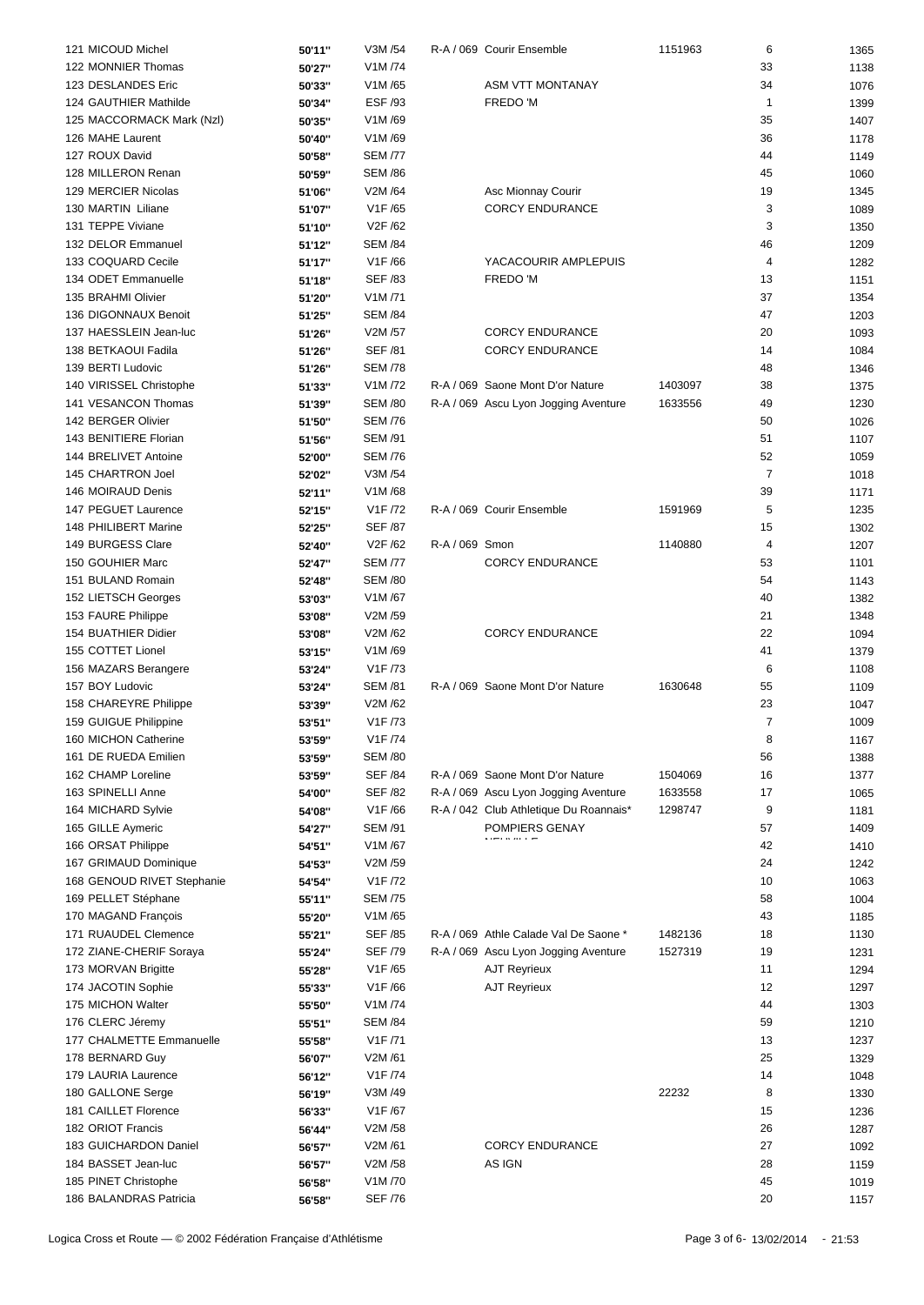| 187 LASSUS Agnès            | 56'59"   | V1F/66               |                                        |         | 16             | 1288 |
|-----------------------------|----------|----------------------|----------------------------------------|---------|----------------|------|
| 188 ZAOUI Edith             | 57'00"   | V2F /61              | Asc Mionnay Courir                     |         | 5              | 1180 |
| 189 BASSON Sophie           | 57'07"   | <b>SEF /77</b>       |                                        |         | 21             | 1190 |
| 190 FARAH Damien            |          | <b>SEM /77</b>       |                                        |         | 60             |      |
|                             | 57'11"   |                      |                                        |         |                | 1320 |
| 191 GRAND Patrick           | 57'18"   | V3M /51              | R-A / 069 Ascu Lyon Jogging Aventure   | 1238384 | 9              | 1228 |
| 192 MARECHAL Murielle       | 57'20"   | <b>SEF /76</b>       |                                        |         | 22             | 1121 |
| 193 PAOUR Valerie           | 57'21"   | V2F /64              |                                        |         | 6              | 1416 |
| 194 PETREQUIN Lucie         | 57'23"   | <b>SEF /85</b>       |                                        |         | 23             | 1244 |
| 195 BARDIN Nicolas          | 57'23"   | V2M /63              |                                        |         | 29             | 1245 |
| 196 TOURNAIRE Sabrina       | 57'34"   | <b>SEF /77</b>       | R-A / 069 Courir Ensemble              | 1540685 | 24             | 1307 |
| 197 PORTMANN Stéphane       | 57'37"   | V2M/62               |                                        |         | 30             | 1247 |
| 198 GUERRE Alexandre        | 57'38"   | <b>SEM /90</b>       |                                        |         | 61             | 1314 |
|                             |          | <b>SEM /76</b>       |                                        |         |                |      |
| 199 CAYRIER Stéphane        | 57'46"   |                      |                                        |         | 62             | 1313 |
| 200 REYES Laurence          | 57'55"   | V1F /74              |                                        |         | 17             | 1153 |
| 201 PONS Aurélie            | 57'58"   | <b>SEF /85</b>       |                                        |         | 25             | 1219 |
| 202 MORTEL Philippe         | 58'00"   | V2M /63              |                                        |         | 31             | 1046 |
| 203 PALANDRI Benoit         | 58'02"   | V4M /42              | <b>CORPS</b>                           |         | 1              | 1334 |
| 204 NEAUD Mireille          | 58'02"   | V2F /55              |                                        |         | $\overline{7}$ | 1119 |
| 205 DUSSAUGE Bertrand       | 58'03"   | V2M /64              | Asc Mionnay Courir                     |         | 32             | 1173 |
| 206 DIMITROVA Christina     | 58'06"   | <b>SEF /81</b>       |                                        |         | 26             | 1211 |
| 207 DUPERRON Coralie        | 58'09"   | <b>SEF /91</b>       |                                        |         | 27             | 1123 |
| 208 SABARLY Florian         |          | <b>SEM /82</b>       |                                        |         | 63             |      |
|                             | 58'14"   |                      |                                        |         |                | 1145 |
| 209 ROLANDO Christian       | 58'17"   | V3M /50              | R-A / 069 Athle Calade Val De Saone *  | 1467147 | 10             | 1128 |
| 210 ESCUDIE Marie-julie     | 58'19"   | V1F /74              | R-A / 069 Courir Ensemble              | 1586684 | 18             | 1049 |
| 211 METILLON Philippe       | 58'23"   | V1M/65               |                                        |         | 46             | 1324 |
| 212 DUSSAUGE Corinne        | 58'25"   | V1F/69               | Asc Mionnay Courir                     |         | 19             | 1174 |
| 213 DUPUIS CAILLOT Maud     | 58'26"   | V <sub>1</sub> F /74 |                                        |         | 20             | 1016 |
| 214 PASEK Rachelle          | 58'26"   | V1F /69              |                                        |         | 21             | 1002 |
| 215 CHOINE Franck           | 58'26"   | V1M/72               |                                        |         | 47             | 1154 |
| 216 BOYER Katia             | 58'30"   | <b>SEF /84</b>       |                                        |         | 28             | 1129 |
| 217 MATHOT Brigitte         | 58'32"   | V2F /64              |                                        |         | 8              | 1200 |
| 218 COCHET Romaine          |          | <b>SEF /90</b>       | FREDO 'M                               |         |                |      |
|                             | 58'42"   |                      |                                        |         | 29             | 1133 |
| 219 BRAVO Jorge             | 58'44"   | <b>SEM /78</b>       |                                        |         | 64             | 1339 |
| 220 VEYRET Jean Michel      | 58'51"   | V2M /63              |                                        |         | 33             | 1293 |
| 221 VICTOR-LEGGER Catherine | 59'04"   | V <sub>1</sub> F /71 |                                        |         | 22             | 1134 |
| 222 SZOTYLO Alexandre       | 59'04"   | V1M /72              |                                        |         | 48             | 1419 |
| 223 FOUCHER Germaine        | 59'05"   | V3F /51              | R-A / 069 As Caluire Et Cuire          | 287633  | $\mathbf{1}$   | 1221 |
| 224 VERNIER Cecile          | 59'05"   | V1F /72              | R-A / 069 As Caluire Et Cuire          | 1576110 | 23             | 1158 |
| 225 SENAL Jacky             | 59'12"   | V4M /41              |                                        |         | $\overline{2}$ | 1284 |
| 226 CHEVALIER Evelyne       | 59'14"   | <b>SEF /78</b>       |                                        |         | $30\,$         | 1352 |
| 227 YILMAZ Suzanne          |          | V1F/66               |                                        |         | 24             |      |
|                             | 59'25"   |                      |                                        |         |                | 1147 |
| 228 BARRIER Caroline        | 59'43"   | <b>SEF /80</b>       |                                        |         | 31             | 1020 |
| 229 TETE Catherine          | 59'48"   | V2F /61              | R-A / 069 Ascu Lyon Jogging Aventure   |         | 9              | 1226 |
| 230 GODARD Jean François    | 59'50"   | V1M/72               |                                        |         | 49             | 1023 |
| 231 KOUBA Fatiha            | 59'53"   | V1F/67               |                                        |         | 25             | 1220 |
| 232 SABARLY David           | 59'53"   | <b>SEM /78</b>       |                                        |         | 65             | 1161 |
| 233 DUMAY Corine            | 59'58"   | V <sub>1</sub> F /65 | R-A / 001 Sans Bornes Saint Didier Sur | 1027264 | 26             | 1300 |
| 234 BINET Martine           | 1h00'02" | V3F /54              | R-A / 069 Courir Ensemble              | 1608186 | $\overline{c}$ | 1308 |
| 235 TCHAO Céline            | 1h00'12" | <b>SEF /90</b>       |                                        |         | 32             | 1057 |
| 236 CHAPEL Nathalie         |          | V1F/65               | R-A / 069 Athle Calade Val De Saone *  | 1460198 | 27             | 1122 |
|                             | 1h00'13" |                      |                                        |         |                |      |
| 237 DUMONT Hervé            | 1h00'15" | V1M /73              |                                        |         | 50             | 1052 |
| 238 ROUX Stephanie          | 1h00'17" | V1F /74              | <b>CEGID RUNNING</b>                   |         | 28             | 1370 |
| 239 MINETTE Rachel          | 1h00'20" | <b>SEF /78</b>       | <b>CORCY ENDURANCE</b>                 |         | 33             | 1102 |
| 240 MOTYL Bérengère         | 1h00'25" | V1F/68               |                                        |         | 29             | 1411 |
| 241 LABESQUE Serena         | 1h00'29" | <b>SEF /84</b>       |                                        |         | 34             | 1184 |
| 242 LABESQUE Yohan          | 1h00'30" | <b>SEM /82</b>       |                                        |         | 66             | 1182 |
| 243 FOURNERON Mathias       | 1h00'32" | <b>SEM /84</b>       |                                        |         | 67             | 1043 |
| 244 PELTIER Manon           | 1h00'47" | <b>SEF /88</b>       |                                        |         | 35             | 1206 |
| 245 CHENAVAS Laurent        |          | V1M/65               |                                        |         | 51             | 1309 |
|                             | 1h00'57" |                      |                                        |         |                |      |
| 246 BLANDON Florence        | 1h01'05" | V1F/66               | <b>CORCY ENDURANCE</b>                 |         | 30             | 1098 |
| 247 SOQUET Christian        | 1h01'06" | V2M /63              | <b>CORCY ENDURANCE</b>                 |         | 34             | 1097 |
| 248 GALLAND Louise          | 1h01'11" | V1F/68               |                                        | T235475 | 31             | 1055 |
| 249 BONNET Emmanuelle       | 1h01'12" | V1F /70              |                                        |         | 32             | 1064 |
| 250 GUIDO Laetitia          | 1h01'14" | <b>SEF /85</b>       | R-A / 069 Saone Mont D'or Nature       |         | 36             | 1400 |
| 251 DALHERY Sandy           | 1h01'17" | <b>SEF /77</b>       | R-A / 069 Saone Mont D'or Nature       | 1589726 | 37             | 1357 |
| 252 MANGIN Fabienne         | 1h01'26" | V1F /71              |                                        |         | 33             | 1037 |
|                             |          |                      |                                        |         |                |      |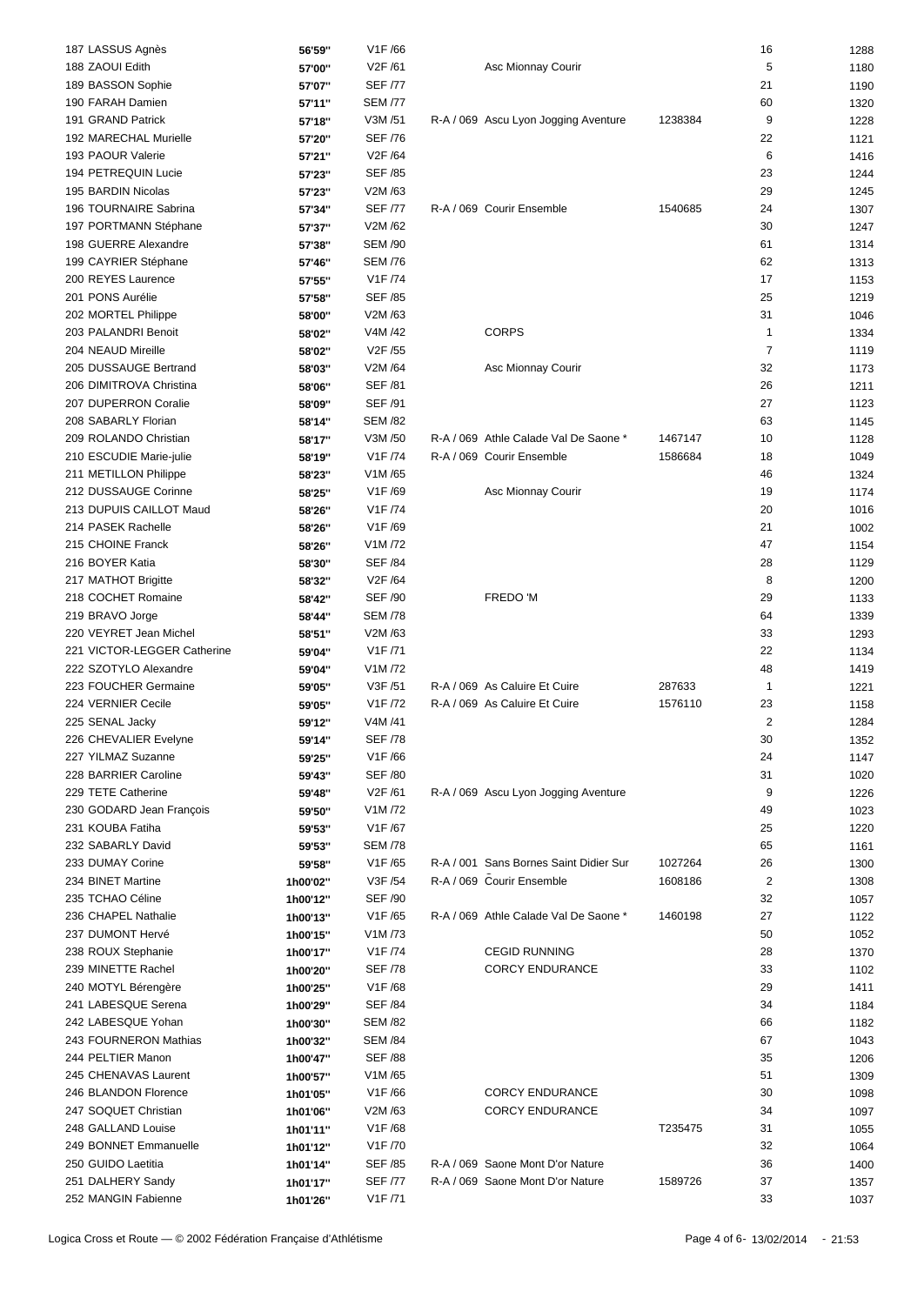| 253 GIRARD Julie          | 1h01'26" | V1F /73              |                                      |         | 34             | 1036 |
|---------------------------|----------|----------------------|--------------------------------------|---------|----------------|------|
| 254 IVANOV Evelyne        | 1h01'27" | V3F /50              | Esc Francheville                     |         | 3              | 1241 |
| 255 BARBIER Paulette      | 1h01'27" | V2F /62              | R-A / 069 Ascu Lyon Jogging Aventure | 1255887 | 10             | 1233 |
|                           |          |                      |                                      |         |                |      |
| 256 GRAND Houriane        | 1h01'29" | V2F /62              | R-A / 069 Ascu Lyon Jogging Aventure |         | 11             | 1229 |
| 257 FRANCOIS Anne-marie   | 1h01'29" | V2F /61              | R-A / 069 Ascu Lyon Jogging Aventure | 1546750 | 12             | 1232 |
| 258 GOUAILLE Martial      | 1h01'30" | V1M/69               |                                      |         | 52             | 1012 |
| 259 LIGONNET Patrick      | 1h01'34" | V2M /57              |                                      |         | 35             | 1201 |
| 260 RAULT Lison           | 1h01'49" | <b>SEF /88</b>       |                                      |         | 38             | 1323 |
| 261 MARY Mickael          | 1h01'51" | <b>SEM /86</b>       | R-A / 069 Ascu Lyon Jogging Aventure |         | 68             | 1223 |
| 262 MARTINS Graciete      | 1h01'55" | <b>SEF /76</b>       |                                      |         | 39             | 1301 |
| 263 METAYER Marion        | 1h01'56" | <b>SEF /88</b>       |                                      |         | 40             | 1315 |
| 264 APOSTOLUK Alexandra   | 1h02'06" | <b>SEF /76</b>       |                                      |         | 41             | 1311 |
|                           |          |                      |                                      |         |                |      |
| 265 ROBLIN Jean-michel    | 1h02'27" | V3M /52              |                                      | T185488 | 11             | 1116 |
| 266 ROBLIN Maxime         | 1h02'27" | <b>SEM /88</b>       |                                      |         | 69             | 1115 |
| 267 MASSONI Jean-noel     | 1h02'29" | V3M /50              |                                      |         | 12             | 1222 |
| 268 GRAD Stéphanie        | 1h02'31" | <b>SEF /77</b>       |                                      |         | 42             | 1191 |
| 269 FAILLEBIN Carole      | 1h02'39" | <b>SEF /86</b>       | R-A / 069 Saone Mont D'or Nature     | 1403065 | 43             | 1072 |
| 270 GUIDO Jacques         | 1h02'39" | V2M /57              | R-A / 069 Saone Mont D'or Nature     | 570326  | 36             | 1363 |
| 271 GAILLET Valérie       | 1h02'46" | V1F/68               |                                      |         | 35             | 1195 |
| 272 ROBIN Catherine       | 1h02'59" | V1F/69               |                                      |         | 36             | 1192 |
| 273 BAUX Bénédicte        | 1h03'06" | <b>SEF /76</b>       |                                      |         | 44             | 1155 |
| 274 TONELLI Amelie        | 1h03'06" | V <sub>1</sub> F /73 |                                      |         | 37             | 1126 |
|                           |          |                      |                                      |         |                |      |
| 275 LAMARCHE Corinne      | 1h03'13" | V1F /67              |                                      |         | 38             | 1404 |
| 276 CARLIER Pierre-albert | 1h03'13" | V2M/63               |                                      |         | 37             | 1403 |
| 277 LANDRY Mathilde       | 1h03'15" | <b>SEF /79</b>       |                                      |         | 45             | 1321 |
| 278 ARCHER Karine         | 1h03'21" | <b>SEF /78</b>       |                                      |         | 46             | 1003 |
| 279 SAYETTAT Karine       | 1h03'28" | <b>SEF /79</b>       | As Cera                              |         | 47             | 1249 |
| 280 SEGUI Julien          | 1h03'28" | <b>SEM /78</b>       | As Cera                              |         | 70             | 1250 |
| 281 MUSLEWSKI Julie       | 1h03'29" | <b>SEF /80</b>       |                                      |         | 48             | 1140 |
| 282 BERNARD Annick        | 1h03'39" | SEF /91              |                                      |         | 49             | 1412 |
| 283 ATTIA Claire          | 1h03'39" | SEF /91              |                                      |         | 50             | 1413 |
| 284 DUPERRON Lucille      |          | <b>JUF /95</b>       |                                      |         | $\overline{2}$ |      |
|                           | 1h03'39" |                      |                                      |         |                | 1132 |
| 285 FIARD Cyrille         | 1h03'55" | V1M /72              |                                      |         | 53             | 1197 |
| 286 COUTURE Agathe        | 1h04'04" | <b>SEF /81</b>       |                                      |         | 51             | 1040 |
| 287 GODARD Anne-claire    | 1h04'19" | <b>SEF /75</b>       |                                      |         | 52             | 1024 |
| 288 LEONELLI Franck       | 1h04'33" | V1M/69               |                                      |         | 54             | 1196 |
| 289 GAUVAIN Genevieve     | 1h04'35" | V <sub>2</sub> F /63 |                                      |         | 13             | 1369 |
| 290 PECOUD Stephane       | 1h05'04" | V1M/71               | <b>CORCY ENDURANCE</b>               |         | 55             | 1100 |
| 291 PAULIN Magalie        | 1h05'04" | <b>SEF /75</b>       | <b>CORCY ENDURANCE</b>               |         | 53             | 1086 |
| 292 DUPERRON Michèle      | 1h05'13" | V2F /61              |                                      |         | 14             | 1125 |
| 293 DUPERRON Océane       | 1h05'13" | <b>SEF /88</b>       |                                      |         | 54             | 1124 |
|                           |          |                      |                                      |         |                |      |
| 294 JULLIEN Carine        | 1h05'22" | V1F /73              | <b>CORCY ENDURANCE</b>               |         | 39             | 1091 |
| 295 THOMASSON Jacques     | 1h05'22" | V2M /61              |                                      |         | 38             | 1204 |
| 296 ROUCHOUSE-ZAGALA      | 1h05'29" | <b>SEF /86</b>       |                                      |         | 55             | 1218 |
| 297 DEBORDE Karine        | 1h05'30" | V1F /71              |                                      |         | 40             | 1217 |
| 298 NUCCIO Sylvie         | 1h05'30" | V1F/68               |                                      |         | 41             | 1216 |
| 299 DA PALMA Nathalie     | 1h05'35" | <b>SEF /76</b>       |                                      |         | 56             | 1175 |
| 300 VITALI Delphine       | 1h05'45" | <b>SEF /77</b>       |                                      |         | 57             | 1172 |
| 301 KOELSCH Isabelle      | 1h05'57" | V1F /67              |                                      |         | 42             | 1170 |
| 302 JOUBERT Carole        | 1h06'08" | <b>SEF /76</b>       |                                      |         | 58             | 1326 |
| 303 VALFORT Josette       |          | V2F /56              |                                      |         | 15             |      |
|                           | 1h06'26" |                      |                                      |         |                | 1199 |
| 304 DUFFAUT Isabelle      | 1h06'41" | <b>SEF /81</b>       |                                      |         | 59             | 1179 |
| 305 MERCADAL Mylene       | 1h06'48" | V1F/68               | <b>ASM Running</b>                   |         | 43             | 1338 |
| 306 BARRIOS Sylvie        | 1h06'56" | V2F /63              | R-A / 069 Saone Mont D'or Nature     | 1543606 | 16             | 1356 |
| 307 VIPREY Robert         | 1h06'57" | V3M /52              | <b>CORCY ENDURANCE</b>               |         | 13             | 1081 |
| 308 DROULEZ Veronique     | 1h07'25" | V1F/68               |                                      |         | 44             | 1189 |
| 309 ARLANDIS David        | 1h07'51" | V1M /72              |                                      |         | 56             | 1068 |
| 310 BERNARD Antoine       | 1h08'01" | <b>SEM /86</b>       |                                      |         | 71             | 1169 |
| 311 BONNAURE Christian    | 1h08'04" | V3M /49              | <b>AJT Reyrieux</b>                  |         | 14             | 1296 |
| 312 ANCENAY Laure         | 1h08'14" | <b>SEF /89</b>       |                                      |         | 60             | 1021 |
|                           |          |                      |                                      |         | 39             |      |
| 313 HECQUET Stephane      | 1h08'15" | V2M /61              | <b>UODL VOLLEY</b>                   |         |                | 1073 |
| 314 LOCATELLI Thierry     | 1h08'34" | V2M /56              |                                      |         | 40             | 1353 |
| 315 GALLEREY Jacques      | 1h08'34" | V2M /55              |                                      |         | 41             | 1322 |
| 316 SMENTEK Colette       | 1h08'35" | <b>SEF /83</b>       | FREDO 'M                             |         | 61             | 1142 |
| 317 MONTVENEUR Delphine   | 1h08'55" | <b>SEF /77</b>       |                                      |         | 62             | 1213 |
| 318 ADAM Benjamin         | 1h08'55" | V1M /74              |                                      |         | 57             | 1061 |
|                           |          |                      |                                      |         |                |      |